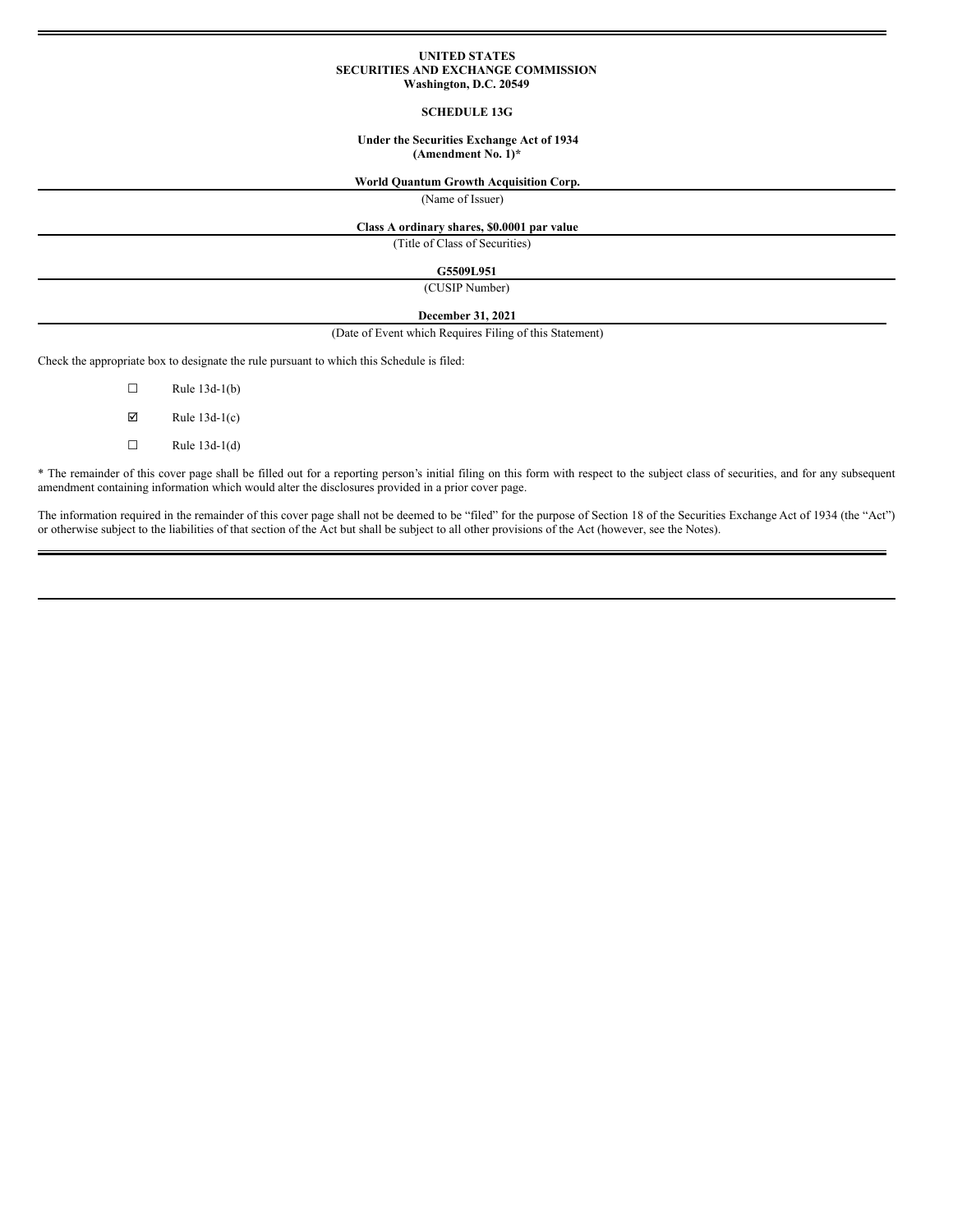| $\mathbf{1}$            | NAME OF REPORTING PERSON                                                    |                  |                                          |  |
|-------------------------|-----------------------------------------------------------------------------|------------------|------------------------------------------|--|
|                         | RP Investment Advisors LP                                                   |                  |                                          |  |
| $\mathbf{2}$            | CHECK THE APPROPRIATE BOX IF A MEMBER OF A GROUP                            |                  |                                          |  |
|                         | (a)<br>$(b) \boxtimes$                                                      |                  |                                          |  |
| $\overline{\mathbf{3}}$ | <b>SEC USE ONLY</b>                                                         |                  |                                          |  |
| $\overline{\mathbf{4}}$ | CITIZENSHIP OR PLACE OF ORGANIZATION                                        |                  |                                          |  |
|                         | Ontario, Canada                                                             |                  |                                          |  |
|                         |                                                                             | 5                | <b>SOLE VOTING POWER</b><br>$\mathbf{0}$ |  |
|                         | <b>NUMBER OF</b><br><b>SHARES</b>                                           | 6                | <b>SHARED VOTING POWER</b>               |  |
|                         | <b>BENEFICIALLY</b><br><b>OWNED BY</b>                                      |                  | $\mathbf{0}$                             |  |
|                         | <b>EACH</b><br><b>REPORTING</b>                                             | $\boldsymbol{7}$ | <b>SOLE DISPOSITIVE POWER</b>            |  |
|                         | <b>PERSON</b><br><b>WITH</b>                                                |                  | $\mathbf{0}$                             |  |
|                         |                                                                             | 8                | SHARED DISPOSITIVE POWER                 |  |
|                         |                                                                             |                  | $\theta$                                 |  |
| 9                       | AGGREGATE AMOUNT BENEFICIALLY OWNED BY EACH REPORTING PERSON                |                  |                                          |  |
|                         | $\boldsymbol{0}$                                                            |                  |                                          |  |
| 10                      | CHECK BOX IF THE AGGREGATE AMOUNT IN ROW (9) EXCLUDES CERTAIN SHARES $\Box$ |                  |                                          |  |
|                         |                                                                             |                  |                                          |  |
| 11                      | PERCENT OF CLASS REPRESENTED BY AMOUNT IN ROW 9                             |                  |                                          |  |
| $0\%$                   |                                                                             |                  |                                          |  |
| 12                      | <b>TYPE OF REPORTING PERSON</b>                                             |                  |                                          |  |
|                         | PN, IA, FI                                                                  |                  |                                          |  |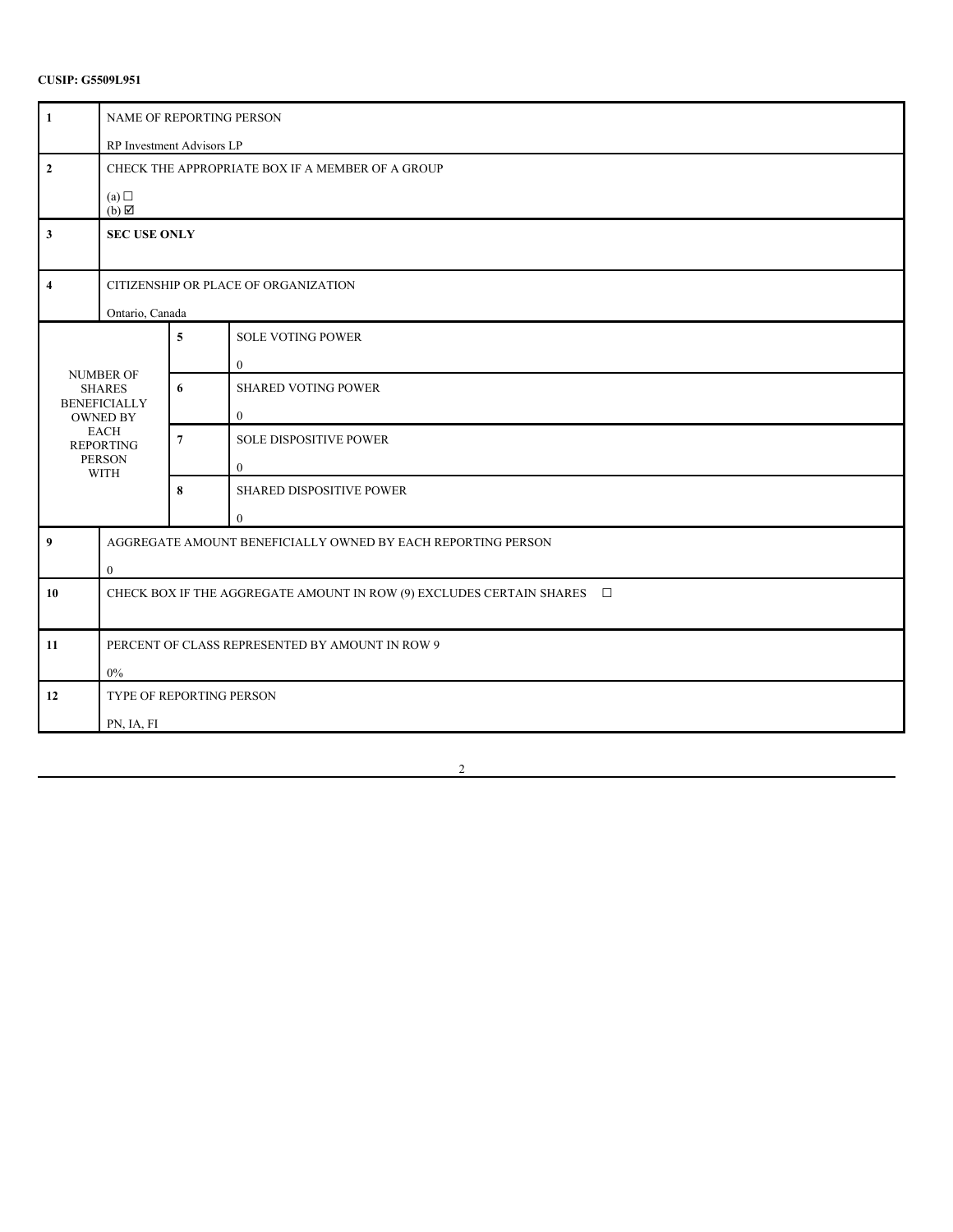| $\mathbf{1}$        | NAME OF REPORTING PERSON                                                       |                  |                                                 |  |
|---------------------|--------------------------------------------------------------------------------|------------------|-------------------------------------------------|--|
|                     | RP Select Opportunities Master Fund Ltd.                                       |                  |                                                 |  |
| $\overline{2}$      | CHECK THE APPROPRIATE BOX IF A MEMBER OF A GROUP                               |                  |                                                 |  |
|                     | (a)<br>$(b) \boxtimes$                                                         |                  |                                                 |  |
| $\mathbf{3}$        | <b>SEC USE ONLY</b>                                                            |                  |                                                 |  |
| $\overline{\bf{4}}$ | CITIZENSHIP OR PLACE OF ORGANIZATION<br>Cayman Islands                         |                  |                                                 |  |
|                     |                                                                                | $\sqrt{5}$       | <b>SOLE VOTING POWER</b><br>$\overline{0}$      |  |
|                     | <b>NUMBER OF</b><br><b>SHARES</b><br><b>BENEFICIALLY</b><br><b>OWNED BY</b>    | 6                | <b>SHARED VOTING POWER</b><br>$\mathbf{0}$      |  |
|                     | <b>EACH</b><br><b>REPORTING</b><br><b>PERSON</b><br><b>WITH</b>                | $\boldsymbol{7}$ | <b>SOLE DISPOSITIVE POWER</b><br>$\overline{0}$ |  |
|                     |                                                                                | 8                | SHARED DISPOSITIVE POWER<br>$\theta$            |  |
| $\boldsymbol{9}$    | AGGREGATE AMOUNT BENEFICIALLY OWNED BY EACH REPORTING PERSON<br>$\overline{0}$ |                  |                                                 |  |
| 10                  | CHECK BOX IF THE AGGREGATE AMOUNT IN ROW (9) EXCLUDES CERTAIN SHARES $\square$ |                  |                                                 |  |
| 11                  | PERCENT OF CLASS REPRESENTED BY AMOUNT IN ROW 9<br>$0\%$                       |                  |                                                 |  |
| 12                  | TYPE OF REPORTING PERSON<br>FI                                                 |                  |                                                 |  |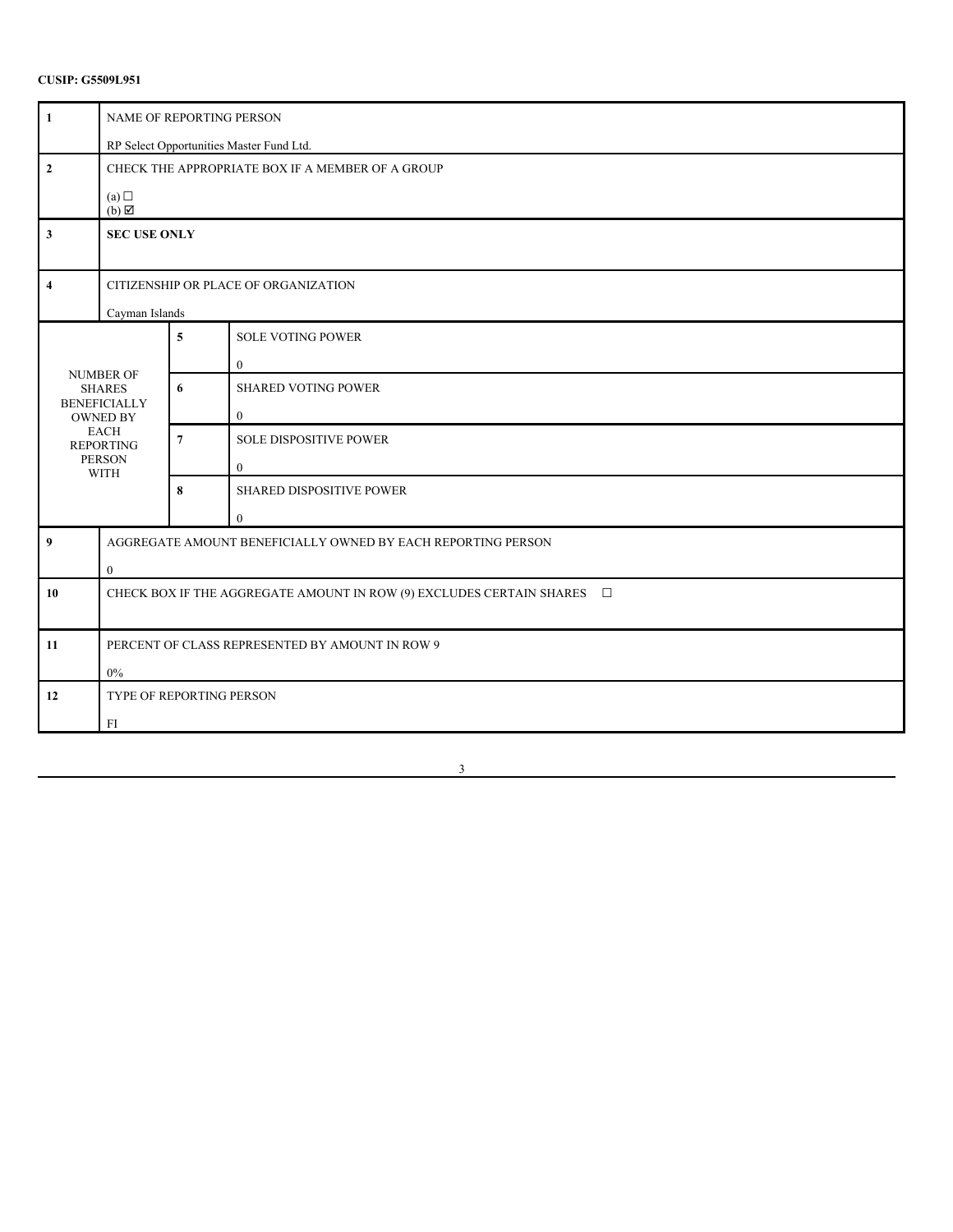| $\mathbf{1}$            | NAME OF REPORTING PERSON                                                       |                         |                                               |  |
|-------------------------|--------------------------------------------------------------------------------|-------------------------|-----------------------------------------------|--|
|                         | RP Debt Opportunities Fund Ltd.                                                |                         |                                               |  |
| $\mathbf 2$             | CHECK THE APPROPRIATE BOX IF A MEMBER OF A GROUP                               |                         |                                               |  |
|                         | (a)<br>$(b) \boxtimes$                                                         |                         |                                               |  |
| 3                       | <b>SEC USE ONLY</b>                                                            |                         |                                               |  |
| $\overline{\mathbf{4}}$ | CITIZENSHIP OR PLACE OF ORGANIZATION<br>Cayman Islands                         |                         |                                               |  |
|                         |                                                                                | $\overline{\mathbf{5}}$ | <b>SOLE VOTING POWER</b><br>$\overline{0}$    |  |
|                         | <b>NUMBER OF</b><br><b>SHARES</b><br><b>BENEFICIALLY</b><br><b>OWNED BY</b>    |                         | <b>SHARED VOTING POWER</b><br>$\mathbf{0}$    |  |
|                         | <b>EACH</b><br><b>REPORTING</b><br><b>PERSON</b><br><b>WITH</b>                | $\boldsymbol{7}$        | <b>SOLE DISPOSITIVE POWER</b><br>$\mathbf{0}$ |  |
|                         |                                                                                | 8                       | SHARED DISPOSITIVE POWER<br>$\mathbf{0}$      |  |
| $\boldsymbol{9}$        | AGGREGATE AMOUNT BENEFICIALLY OWNED BY EACH REPORTING PERSON<br>$\overline{0}$ |                         |                                               |  |
| 10                      | CHECK BOX IF THE AGGREGATE AMOUNT IN ROW (9) EXCLUDES CERTAIN SHARES $\square$ |                         |                                               |  |
| 11                      | PERCENT OF CLASS REPRESENTED BY AMOUNT IN ROW 9<br>$0\%$                       |                         |                                               |  |
| 12                      | TYPE OF REPORTING PERSON<br>FI                                                 |                         |                                               |  |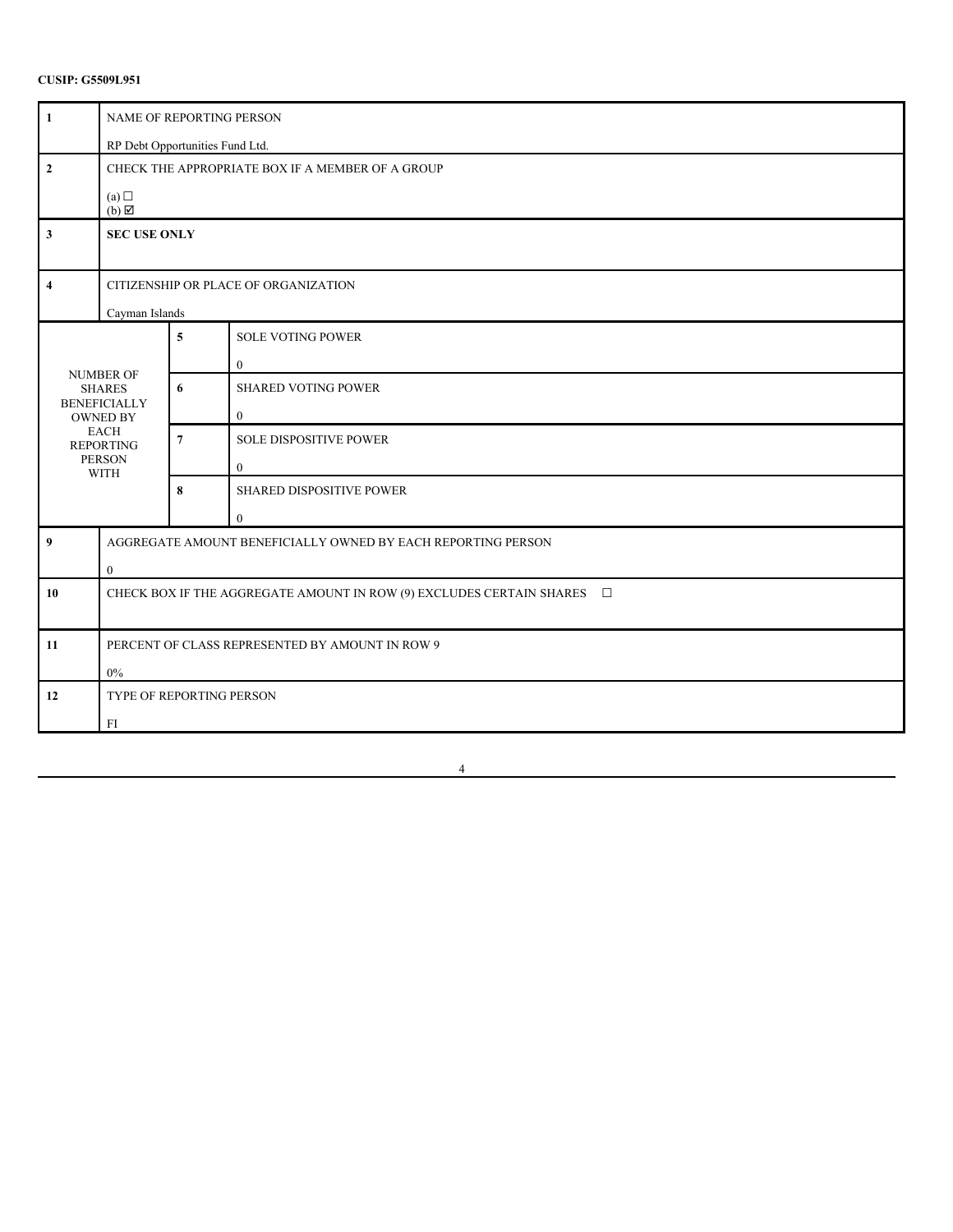| $\mathbf{1}$            | NAME OF REPORTING PERSON                                                       |                |                                               |  |
|-------------------------|--------------------------------------------------------------------------------|----------------|-----------------------------------------------|--|
|                         | RP Alternative Global Bond Fund                                                |                |                                               |  |
| $\mathbf{2}$            | CHECK THE APPROPRIATE BOX IF A MEMBER OF A GROUP                               |                |                                               |  |
|                         | (a)<br>$(b) \boxtimes$                                                         |                |                                               |  |
| $\mathbf{3}$            | <b>SEC USE ONLY</b>                                                            |                |                                               |  |
| $\overline{\mathbf{4}}$ | CITIZENSHIP OR PLACE OF ORGANIZATION<br>Canada                                 |                |                                               |  |
|                         |                                                                                | 5              | <b>SOLE VOTING POWER</b><br>$\boldsymbol{0}$  |  |
|                         | <b>NUMBER OF</b><br><b>SHARES</b><br><b>BENEFICIALLY</b><br><b>OWNED BY</b>    |                | <b>SHARED VOTING POWER</b><br>$\mathbf{0}$    |  |
|                         | <b>EACH</b><br><b>REPORTING</b><br><b>PERSON</b><br><b>WITH</b>                | $\overline{7}$ | <b>SOLE DISPOSITIVE POWER</b><br>$\mathbf{0}$ |  |
|                         |                                                                                | 8              | SHARED DISPOSITIVE POWER<br>$\theta$          |  |
| $\boldsymbol{9}$        | AGGREGATE AMOUNT BENEFICIALLY OWNED BY EACH REPORTING PERSON<br>$\overline{0}$ |                |                                               |  |
| 10                      | CHECK BOX IF THE AGGREGATE AMOUNT IN ROW (9) EXCLUDES CERTAIN SHARES $\square$ |                |                                               |  |
| 11                      | PERCENT OF CLASS REPRESENTED BY AMOUNT IN ROW 9<br>$0\%$                       |                |                                               |  |
| 12                      | TYPE OF REPORTING PERSON<br>FI                                                 |                |                                               |  |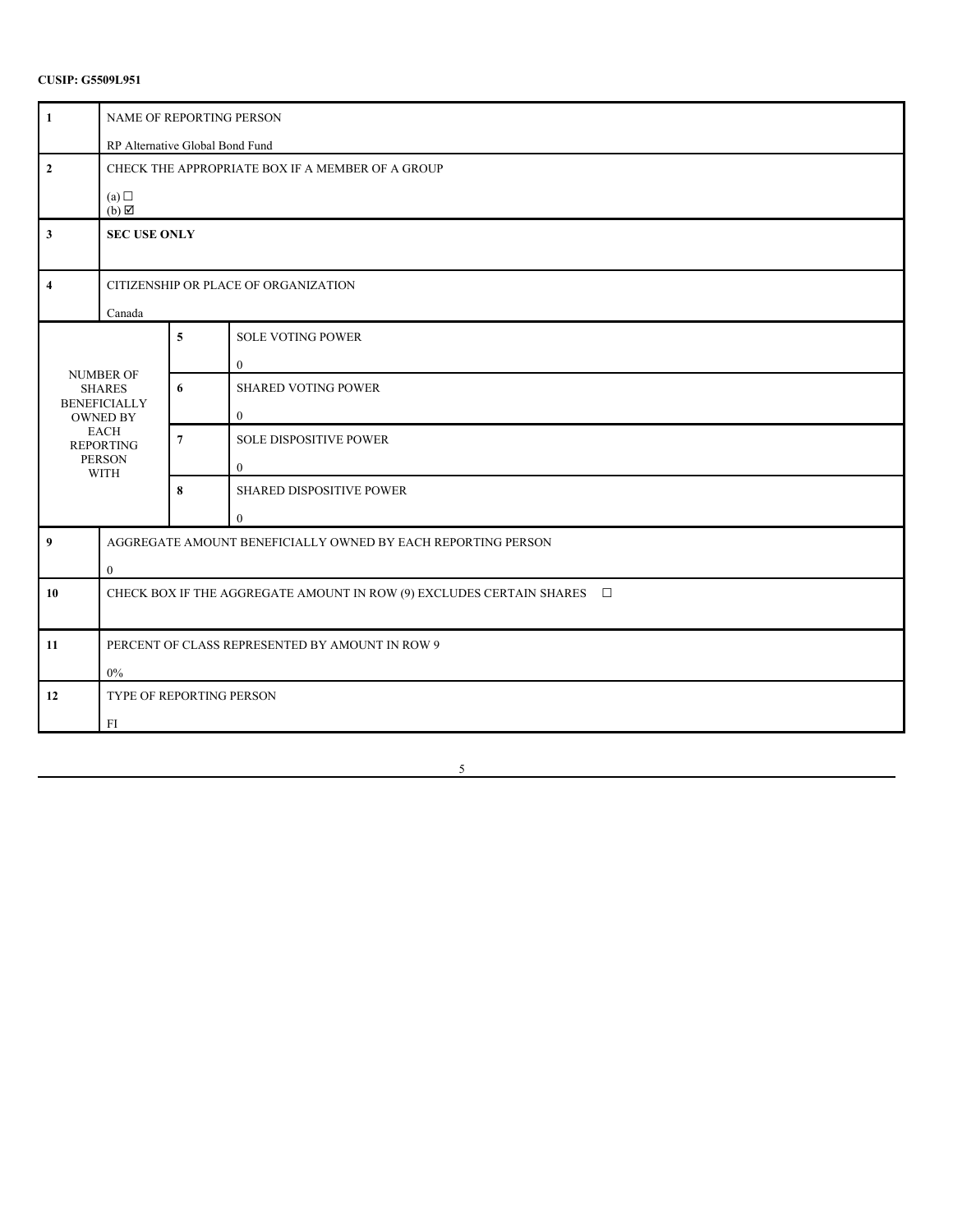| $\mathbf{1}$            | NAME OF REPORTING PERSON                                                    |                         |                                              |  |
|-------------------------|-----------------------------------------------------------------------------|-------------------------|----------------------------------------------|--|
|                         | RP SPAC Fund                                                                |                         |                                              |  |
| $\mathbf{2}$            | CHECK THE APPROPRIATE BOX IF A MEMBER OF A GROUP                            |                         |                                              |  |
|                         | (a)<br>$(b) \boxtimes$                                                      |                         |                                              |  |
| $\mathbf{3}$            | <b>SEC USE ONLY</b>                                                         |                         |                                              |  |
| $\overline{\mathbf{4}}$ | CITIZENSHIP OR PLACE OF ORGANIZATION<br>Canada                              |                         |                                              |  |
|                         |                                                                             | $\overline{\mathbf{5}}$ | SOLE VOTING POWER<br>$\mathbf{0}$            |  |
|                         | <b>NUMBER OF</b><br><b>SHARES</b><br><b>BENEFICIALLY</b><br><b>OWNED BY</b> |                         | <b>SHARED VOTING POWER</b><br>$\overline{0}$ |  |
|                         | <b>EACH</b><br><b>REPORTING</b><br><b>PERSON</b><br><b>WITH</b>             | $\boldsymbol{7}$        | SOLE DISPOSITIVE POWER<br>$\mathbf{0}$       |  |
|                         |                                                                             | $\bf{8}$                | SHARED DISPOSITIVE POWER<br>$\mathbf{0}$     |  |
| 9                       | AGGREGATE AMOUNT BENEFICIALLY OWNED BY EACH REPORTING PERSON<br>$\bf{0}$    |                         |                                              |  |
| 10                      | CHECK BOX IF THE AGGREGATE AMOUNT IN ROW (9) EXCLUDES CERTAIN SHARES $\Box$ |                         |                                              |  |
| 11                      | PERCENT OF CLASS REPRESENTED BY AMOUNT IN ROW 9<br>$0\%$                    |                         |                                              |  |
| 12                      | TYPE OF REPORTING PERSON<br>FI                                              |                         |                                              |  |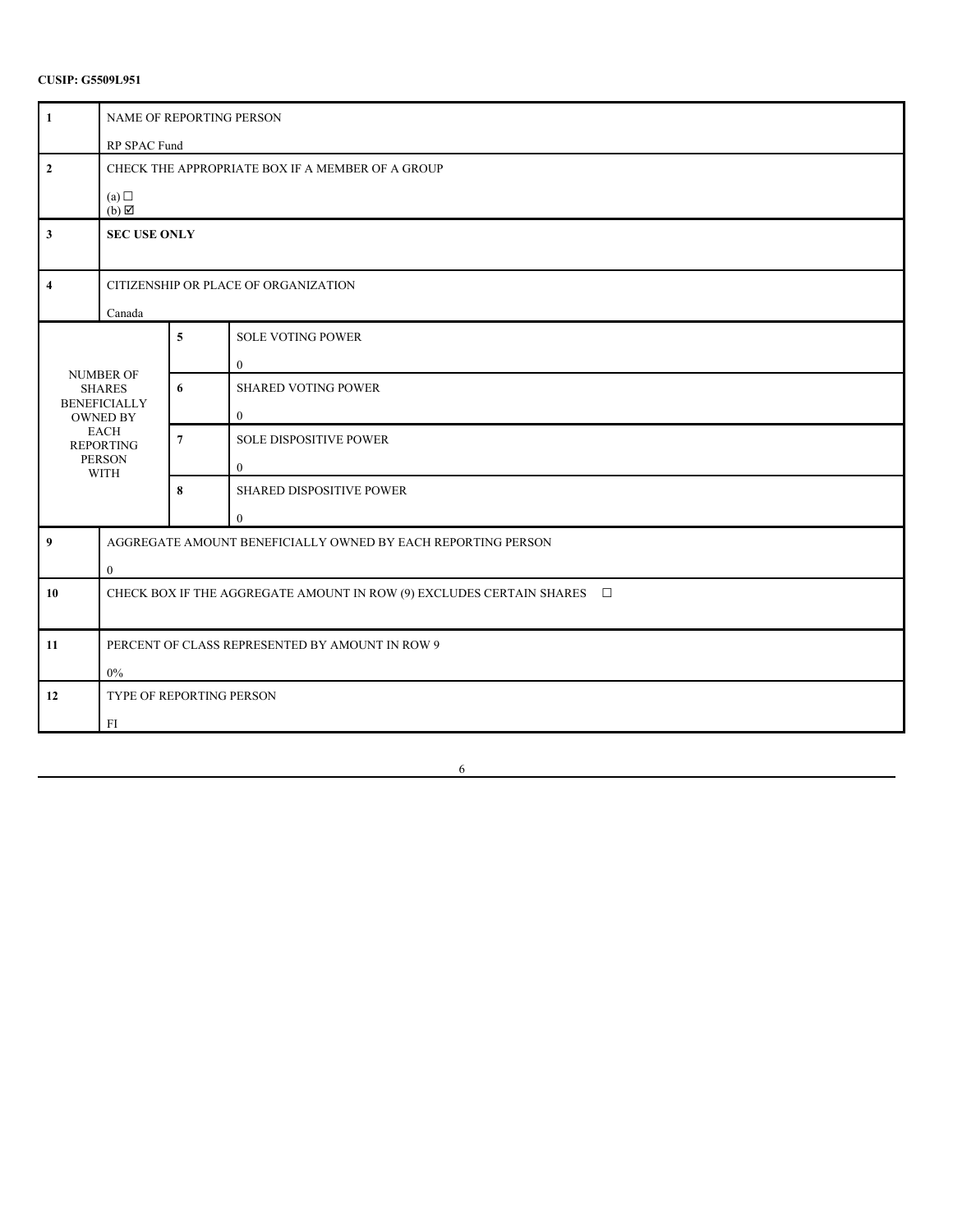### **ITEM 1 (a): Name of Issuer:**

World Quantum Growth Acquisition Corp. (the "Issuer")

## **ITEM 1(b): Address of Issuer's Principal Executive Offices:**

Ugland House, Box 309 Grand Cayman, Cayman Islands KY1-1104

### **ITEM 2 (a): Name of Person Filing:**

This statement is jointly filed by and on behalf of each of RP Investment Advisors LP, RP Select Opportunities Master Fund Ltd., RP Debt Opportunities Fund Ltd., RP Alternative Global Bond Fund and RP SPAC Fund. RP Select Opportunities Master Fund Ltd., RP Debt Opportunities Fund Ltd., RP Alternative Global Bond Fund and RP SPAC Fund (the "Funds") are the record and direct beneficial owners of the securities covered by this statement. RP Investment Advisors LP is the investment advisor of, and may be deemed to beneficially own securities owned by, the Funds.

Each reporting person declares that neither the filing of this statement nor anything herein shall be construed as an admission that such person is, for the purposes of Section 13(d) or  $13(g)$  of the Act or any other purpose, the beneficial owner of any securities covered by this statement.

Each of the reporting persons may be deemed to be a member of a group with respect to the Issuer or securities of the Issuer for the purposes of Section 13(d) or 13(g) of the Act. Each of the reporting persons declares that neither the filing of this statement nor anything herein shall be construed as an admission that such person is, for the purposes of Section 13(d) or 13(g) of the Act or any other purpose, (i) acting (or has agreed or is agreeing to act together with any other person) as a partnership, limited partnership, syndicate, or other group for the purpose of acquiring, holding, or disposing of securities of the Issuer or otherwise with respect to the Issuer or any securities of the Issuer or (ii) a member of any group with respect to the Issuer or any securities of the Issuer.

## **ITEM 2(b): Address of Principal Business Office or, if None, Residence:**

The address of the principal business office of each of the reporting persons is 39 Hazelton Avenue, Toronto, Ontario, Canada, M5R 2E3.

### **ITEM 2(c): Citizenship:**

See Item 4 on the cover page(s) hereto.

### **ITEM 2(d): Title of Class of Securities:**

Class A ordinary shares

### **ITEM 2(e): CUSIP Number:**

G5509L951

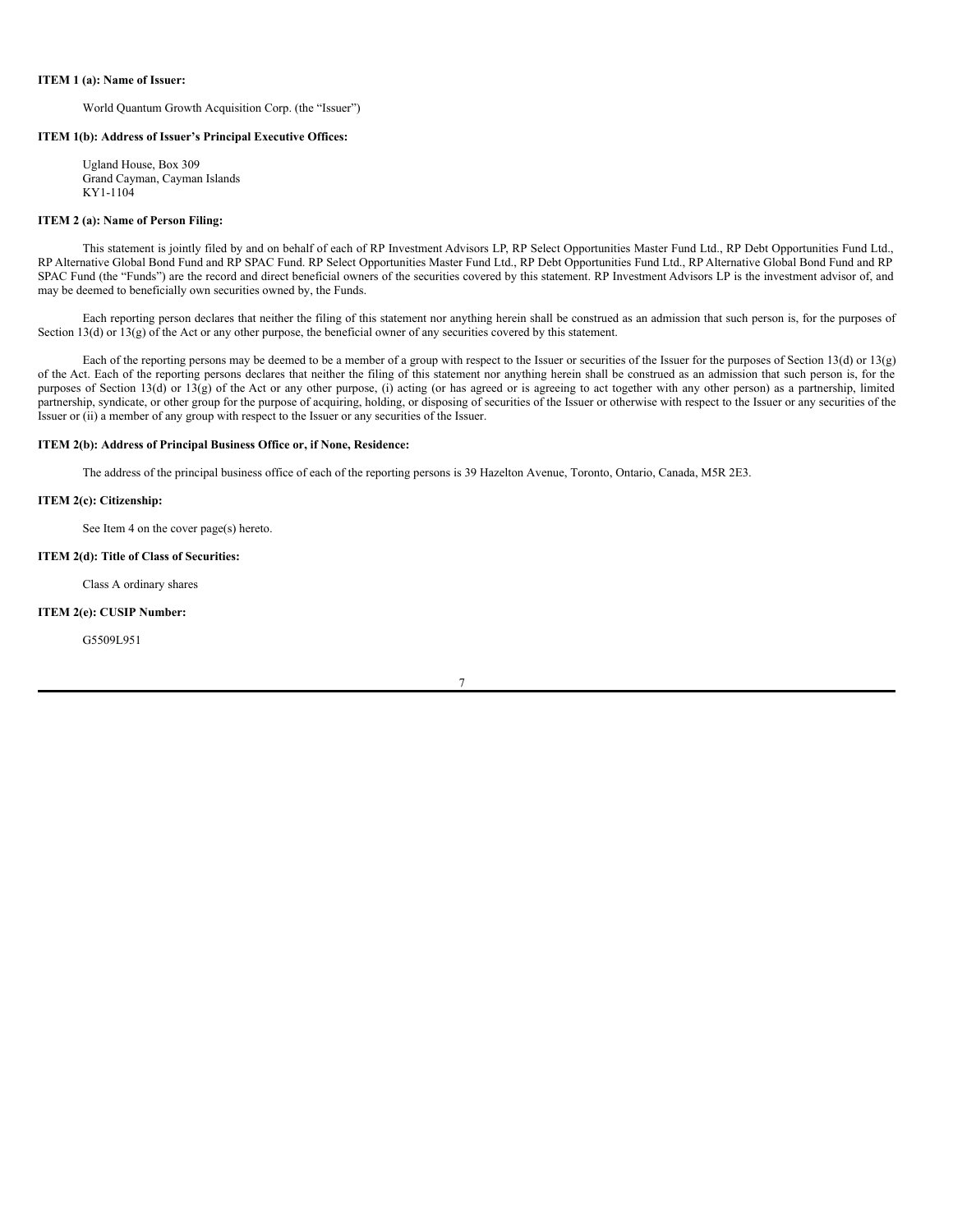### ITEM 3: If This Statement is Filed Pursuant to §§240.13d-1(b) or 240.13d-2(b) or (c), Check Whether the Person Filing is a:

- 
- (a)  $\Box$  Broker or dealer registered under section 15 of the Act (15 U.S.C. 780);<br>
(b)  $\Box$  Bank as defined in section 3(a)(6) of the Act (15 U.S.C. 78c);
- (b)  $\Box$  Bank as defined in section 3(a)(6) of the Act (15 U.S.C. 78c);<br>(c)  $\Box$  Insurance company as defined in section 3(a)(19) of the Act ( □ Insurance company as defined in section 3(a)(19) of the Act (15 U.S.C. 78c);<br>□ Investment company registered under section 8 of the Investment Company A
- (d)  $\Box$  Investment company registered under section 8 of the Investment Company Act of 1940 (15 U.S.C. 80a-8);<br>(e)  $\Box$  An investment adviser in accordance with §240.13d-1(b)(1)(ii)(E);
- (e)  $\Box$  An investment adviser in accordance with §240.13d-1(b)(1)(ii)(E);<br>(f)  $\Box$  An employee benefit plan or endowment fund in accordance with §
- $\Box$  An employee benefit plan or endowment fund in accordance with §240.13d-1(b)(1)(ii)(F);<br> $\Box$  A parent holding company or control person in accordance with §240.13d-1(b)(1)(ii)(G);
- (g)  $\Box$  A parent holding company or control person in accordance with §240.13d-1(b)(1)(ii)(G);<br>(h)  $\Box$  A savings association as defined in Section 3(b) of the Federal Deposit Insurance Act (12)
	- $\Box$  A savings association as defined in Section 3(b) of the Federal Deposit Insurance Act (12 U.S.C. 1813);<br>A church plan that is excluded from the definition of an investment company under section 3(c)(14)
- (i)  $\Box$  A church plan that is excluded from the definition of an investment company under section  $3(c)(14)$  of the Investment Company Act of 1940 (15 U.S.C. 80a-3);
- (j)  $\Box$  A non-U.S. institution in accordance with § 240.13d-1(b)(1)(ii)(J);<br>(k)  $\Box$  Groun. in accordance with § 240.13d-1(b)(1)(ii)(K).
- (k)  $\Box$  Group, in accordance with §240.13d-1(b)(1)(ii)(K).

If filing as a non-U.S. institution in accordance with Rule  $240.13d-1(b)(1)(ii)(J)$ , please specify the type of institution:

Not applicable.

## **ITEM 4: Ownership.**

**(a) Amount Beneficially Owned:**See Item 9 on the cover page(s) hereto.

- **(b) Percent of Class:** See Item 11 on the cover page(s) hereto.
- **(c) Number of Shares as to which such person has:**
	- **(i) Sole power to vote or to direct the vote:**See Item 5 on the cover page(s) hereto.
	- **(ii) Shared power to vote or to direct the vote:**See Item 6 on the cover page(s) hereto.

**(iii) Sole power to dispose or to direct the disposition of:**See Item 7 on the cover page(s) hereto.

**(iv) Shared power to dispose or to direct the disposition of:**See Item 8 on the cover page(s) hereto.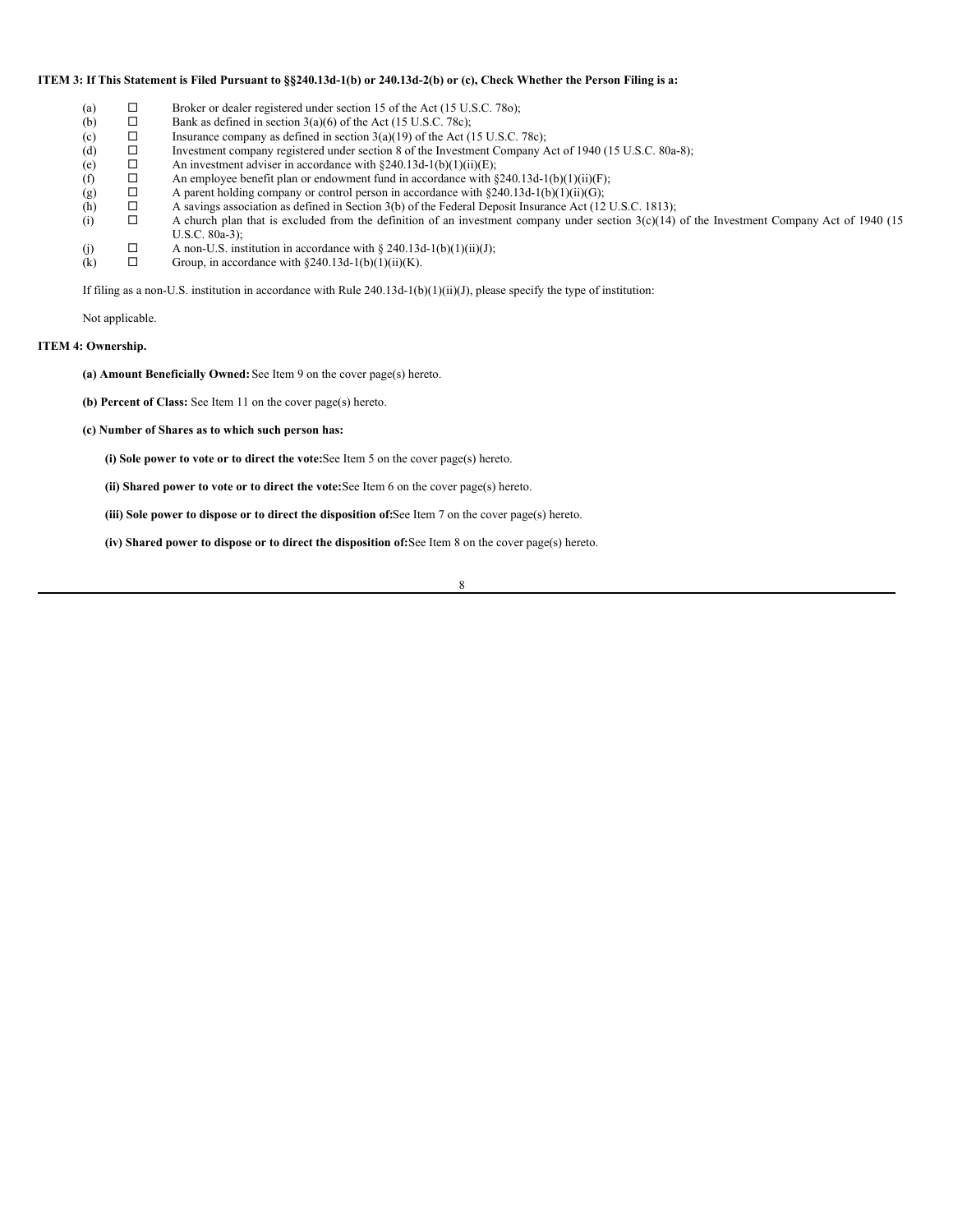# **ITEM 5: Ownership of Five Percent or Less of a Class:**

If this statement is being filed to report the fact that as of the date hereof the Reporting Persons have ceased to be the beneficial owner of more than five percent of the class of securities, check the following  $\boxtimes$ .

# **ITEM 6: Ownership of More than Five Percent on Behalf of Another Person:**

Not applicable.

ITEM 7: Identification and Classification of the Subsidiary Which Acquired the Security Being Reported on By the Parent Holding Company:

Not applicable.

**ITEM 8: Identification and Classification of Members of the Group:**

Not applicable.

## **ITEM 9: Notice of Dissolution of a Group:**

Not applicable.

### **ITEM 10: Certification**.

By signing below I certify that, to the best of my knowledge and belief, the securities referred to above were not acquired and are not held for the purpose of or with the effect of changing or influencing the control of the issuer of the securities and were not acquired and are not held in connection with or as a participant in any transaction having that purpose or effect, other than activities solely in connection with a nomination under § 240.14a-11.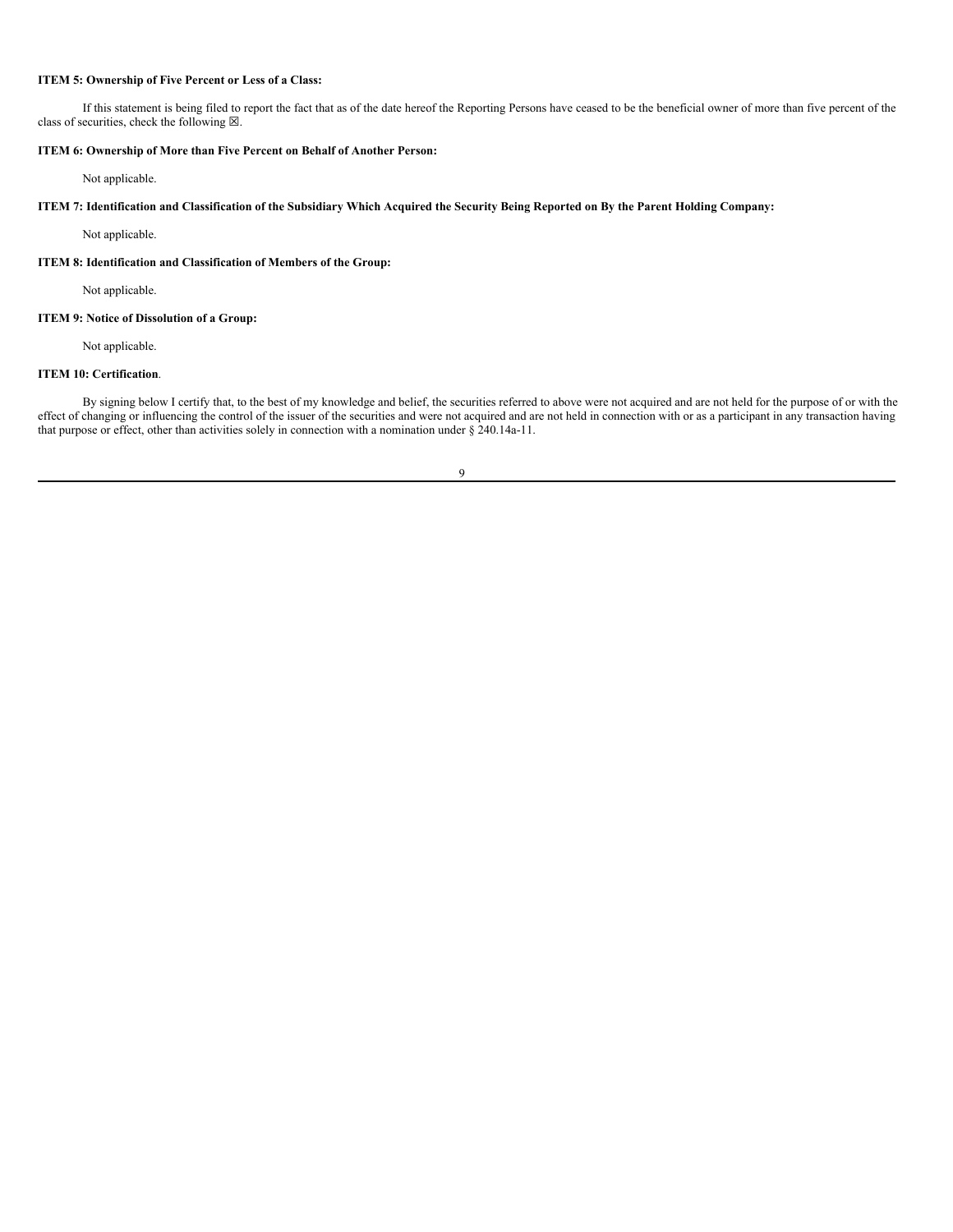## **SIGNATURE**

After reasonable inquiry and to the best of my knowledge and belief, I certify that the information set forth in this statement is true, complete and correct.

## Dated: February 11, 2022 **RP INVESTMENT ADVISORS LP**

By: /s/ Richard Pilosof

Name: Richard Pilosof Title: Chief Executive Officer, RP Investment Advisors LP by its General Partner RP Investment Advisors GP Inc.

## **RP SELECT OPPORTUNITIES MASTER FUND LTD.**

# By: /s/ Richard Pilosof

Name: Richard Pilosof Title: Chief Executive Officer, RP Investment Advisors LP by its General Partner RP Investment Advisors GP Inc.

### **RP DEBT OPPORTUNITIES FUND LTD.**

By: /s/ Richard Pilosof

Name: Richard Pilosof Title: Chief Executive Officer, RP Investment Advisors LP by its General Partner RP Investment Advisors GP Inc.

### **RP ALTERNATIVE GLOBAL BOND FUND**

By: /s/ Richard Pilosof

Name: Richard Pilosof Title: Chief Executive Officer, RP Investment Advisors LP by its General Partner RP Investment Advisors GP Inc.

## **RP SPAC FUND**

By: /s/ Richard Pilosof

Name: Richard Pilosof Title: Chief Executive Officer, RP Investment Advisors LP by its General Partner RP Investment Advisors GP Inc.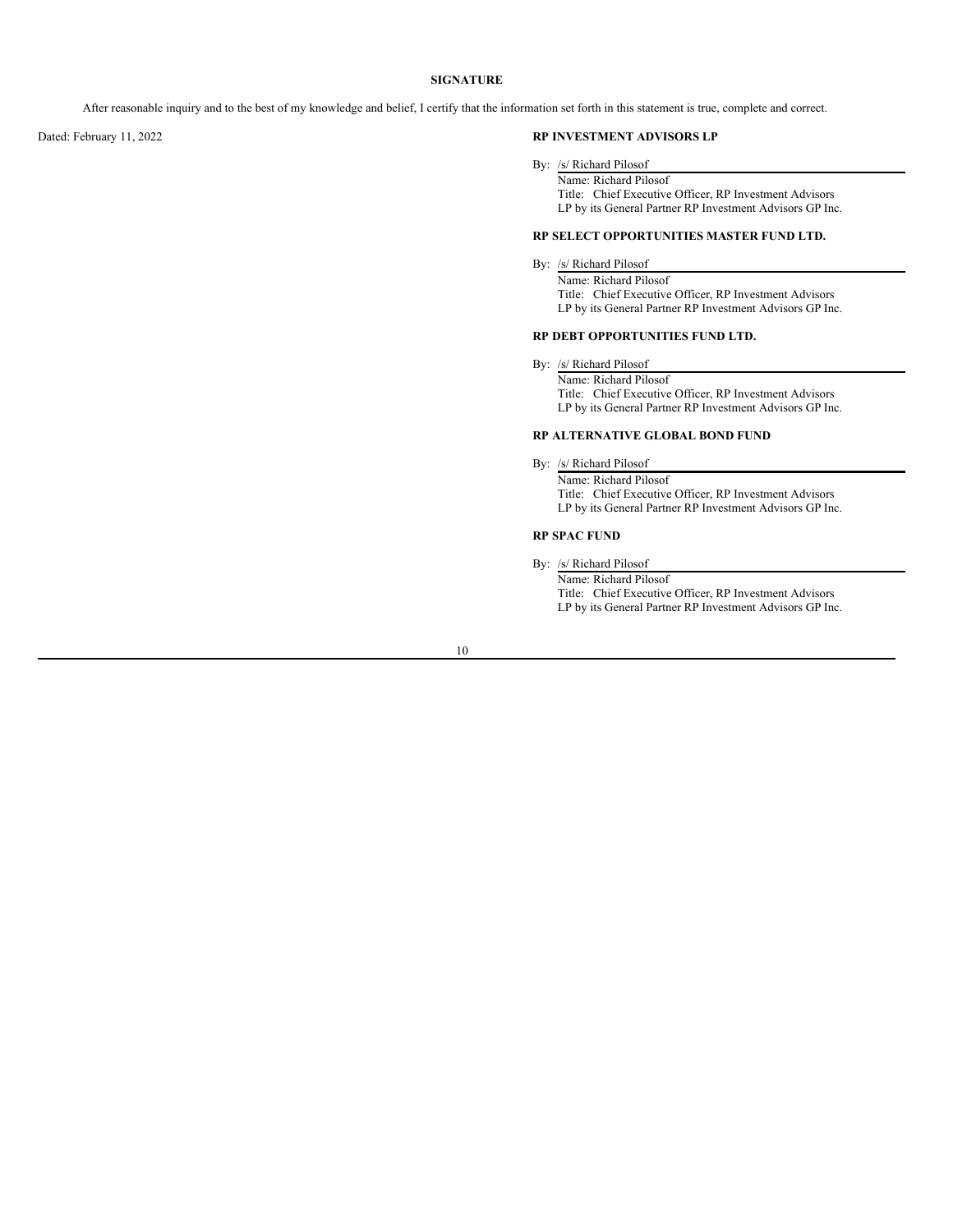# **EXHIBIT INDEX**

| <b>Exhibit</b> | <b>Description of Exhibit</b>                  |
|----------------|------------------------------------------------|
| 99.1           | $-1.11$<br>Jon<br>tiled<br>'ilins<br>A oreemen |
|                |                                                |